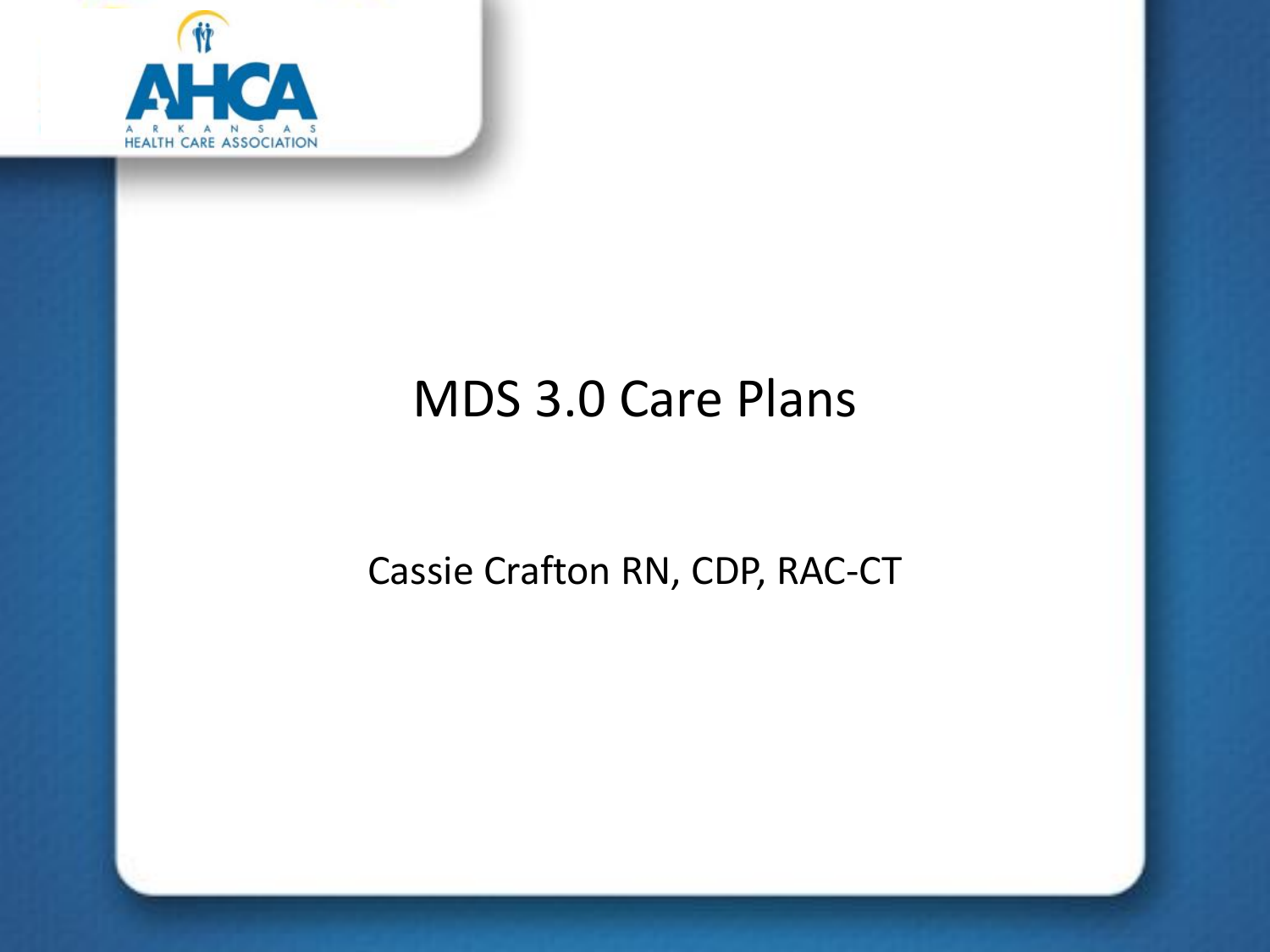

# **Objectives**

- Review regulation requirements regarding Personcentered Care Plans
- Utilize resources in completing Person-centered Care Plans
- Review audit tools to assist in monitoring and evaluating Care plans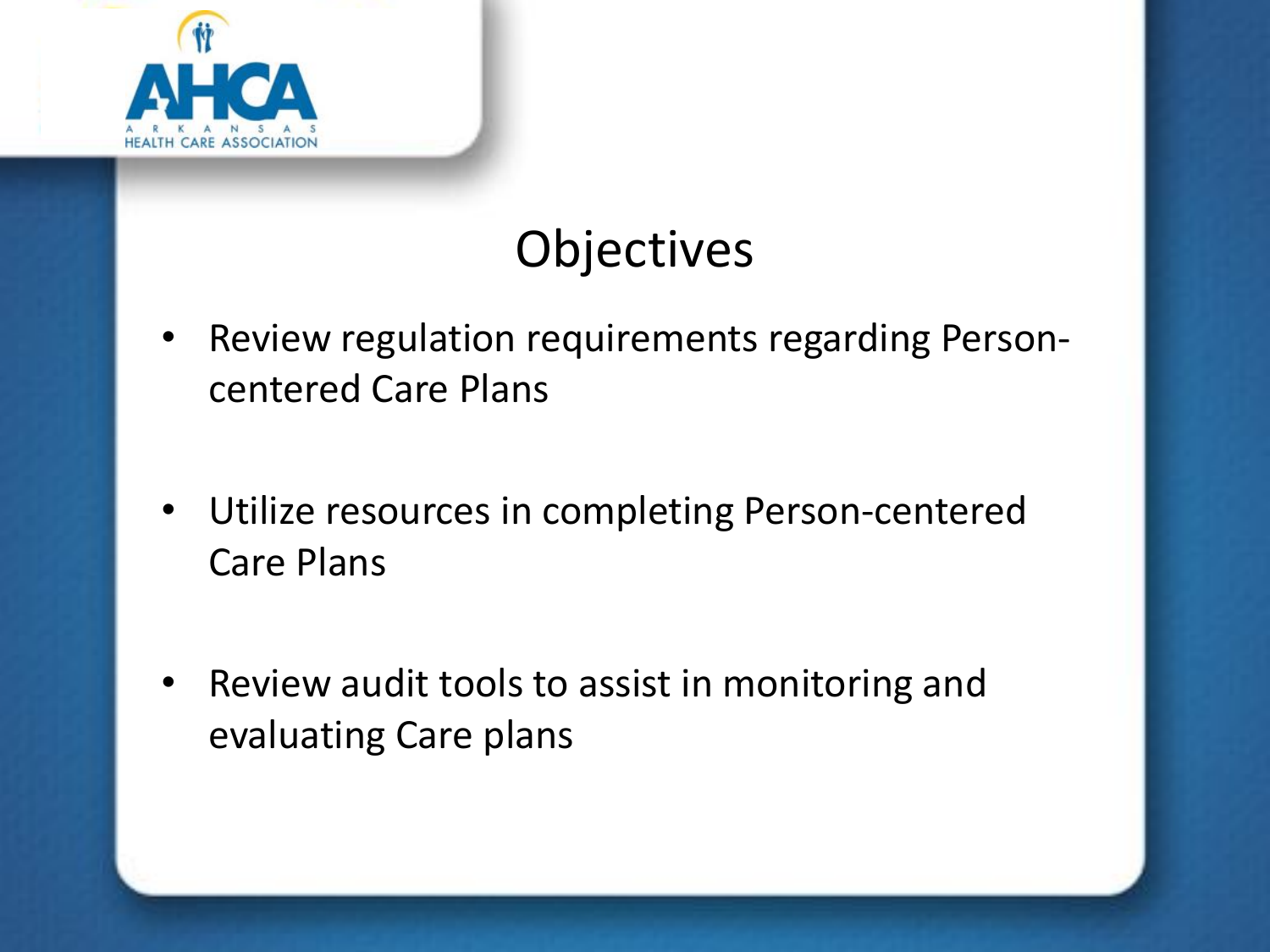

#### Person-Centered Care Plans

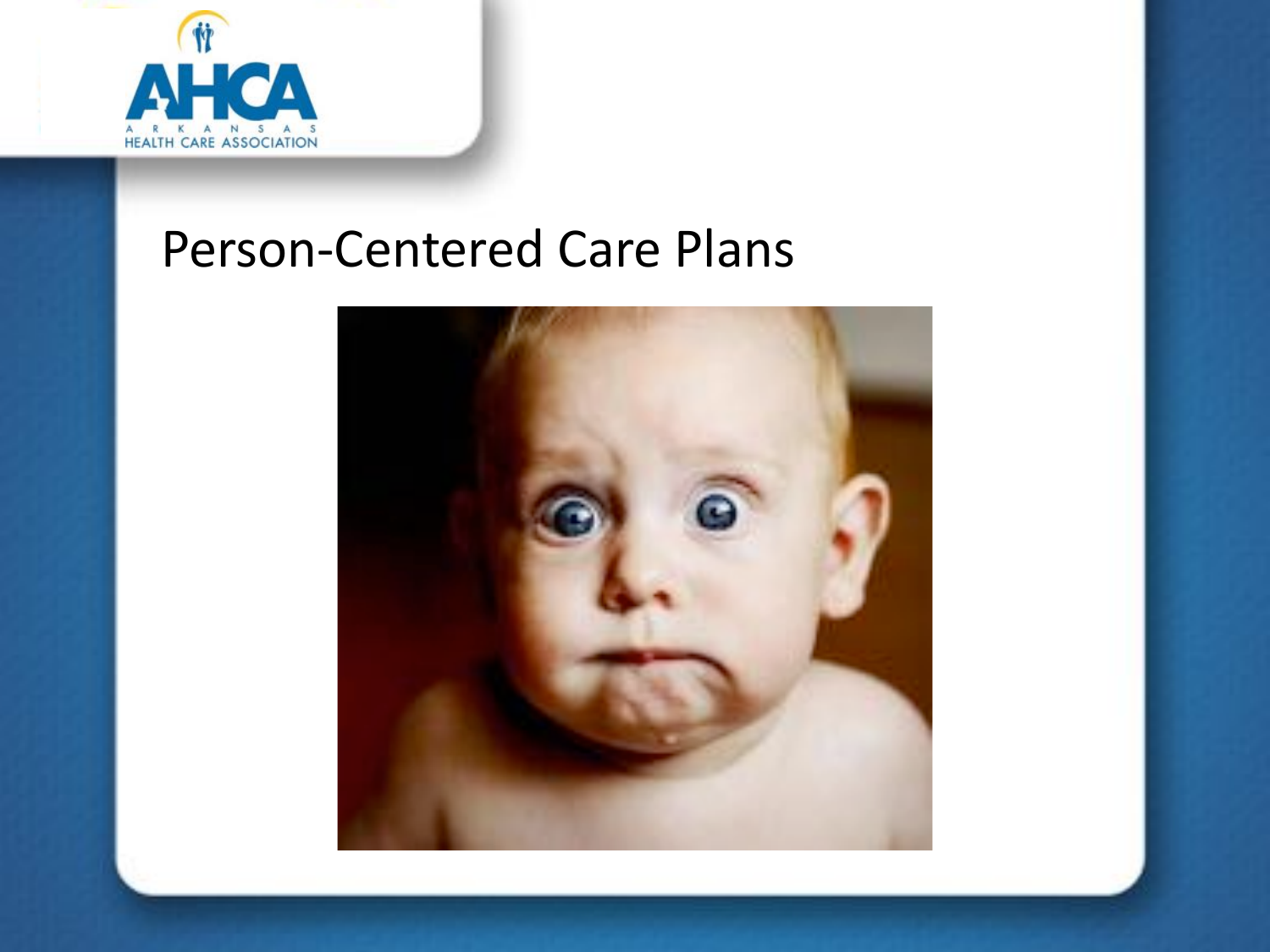

## Person-Centered Care Planning

- Person-Centered Planning is a way for diverse people, who share a common need to align….
	- Their vision, purposes, and goals
	- Their understanding of the focus person's past, present and future life
	- Their actions for change, mutual support, personal and team development, and learning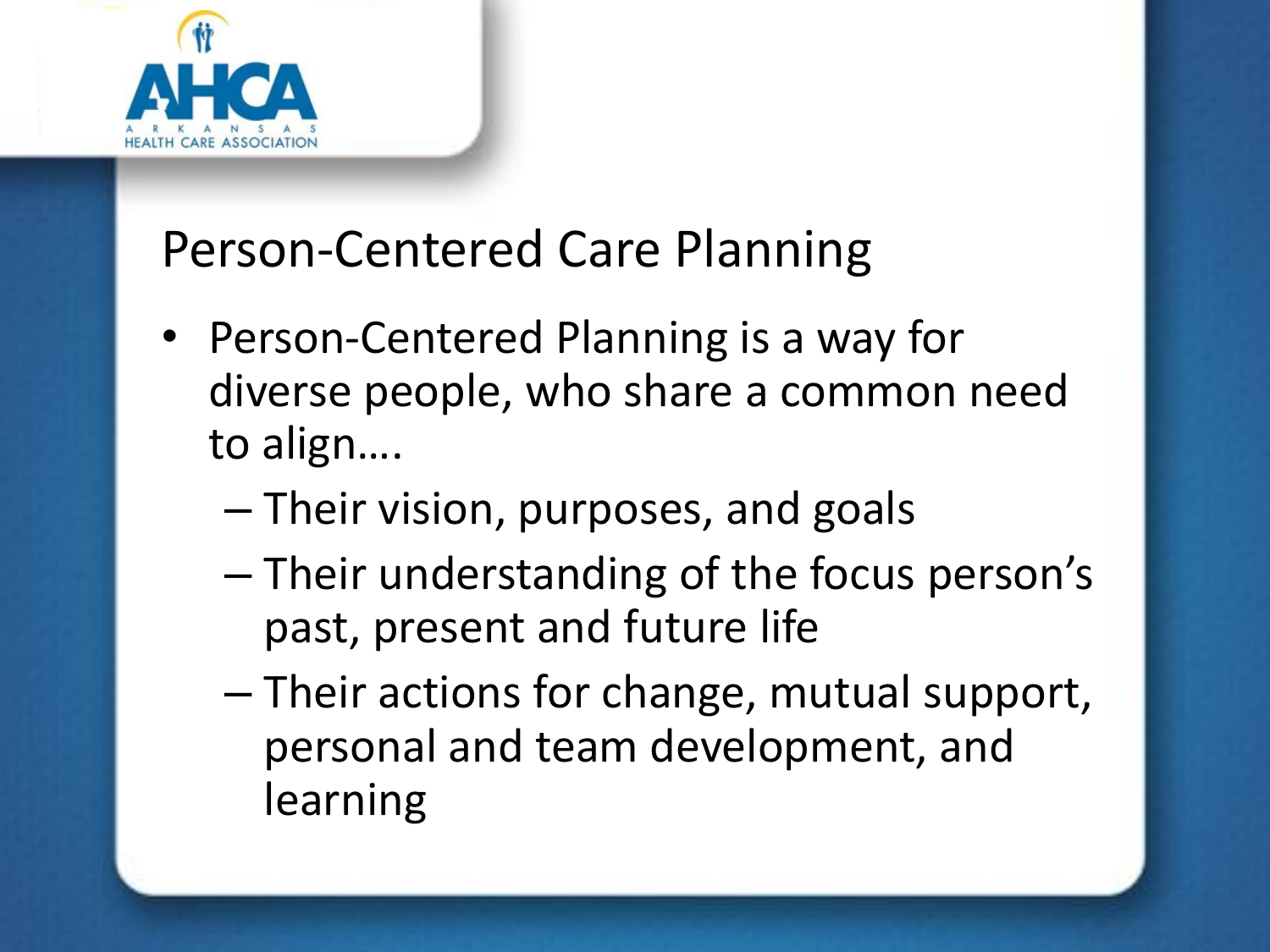

- The requirements:
	- The facility is responsible for addressing the resident's needs from the moment of admission
	- Baseline care plan is developed within 48 hours of admission (including weekends and holidays)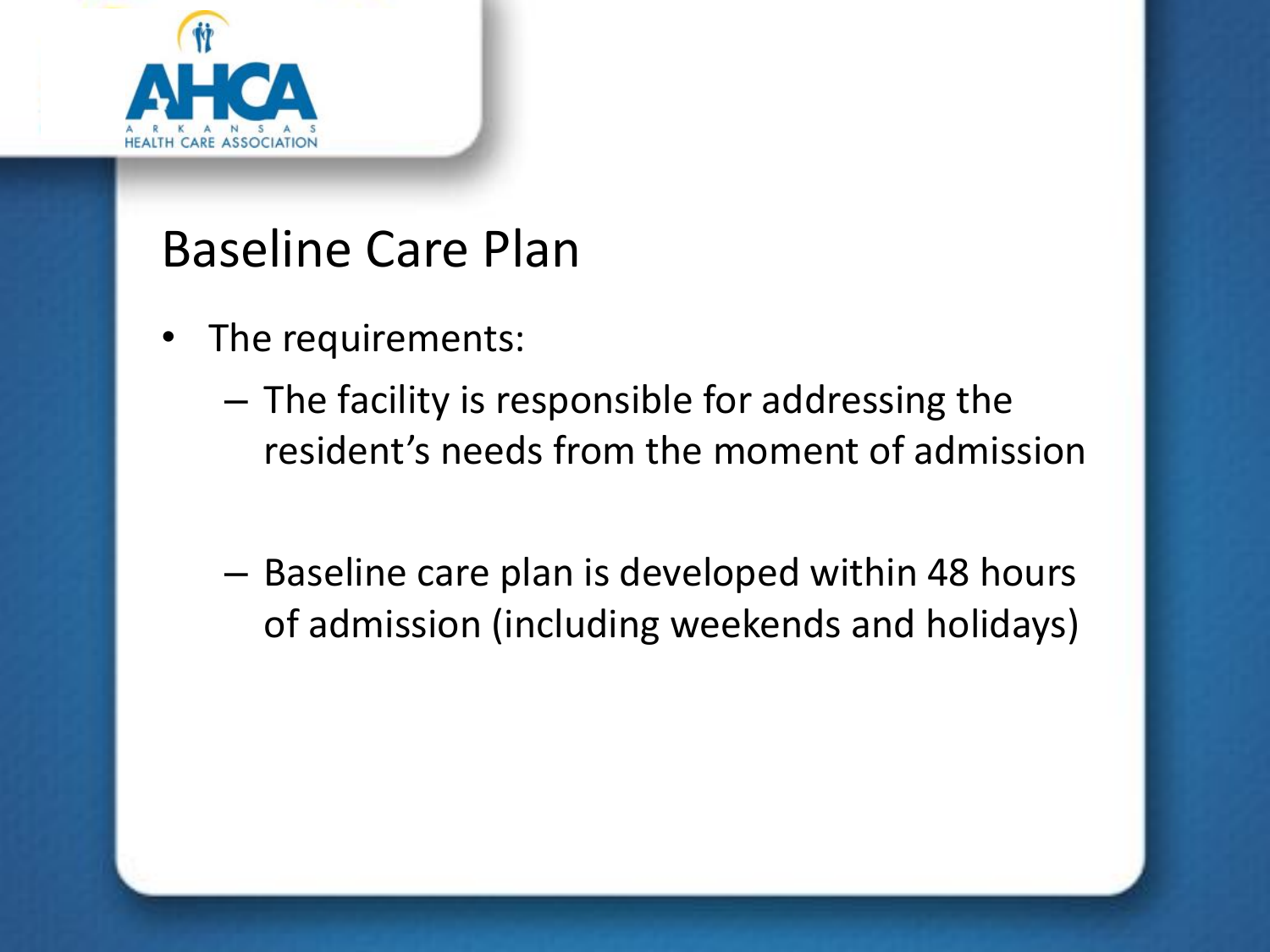

- Includes the minimum healthcare information necessary to care for the resident, including but not limited to :
	- Initial goals
	- Physician orders
	- Dietary orders
	- Therapy services
	- Social services
	- PASARR recommendation, if applicable
	- Immediate health and safety needs
	- Instructions needed to provide effective and personcentered care that meets professional standards of quality care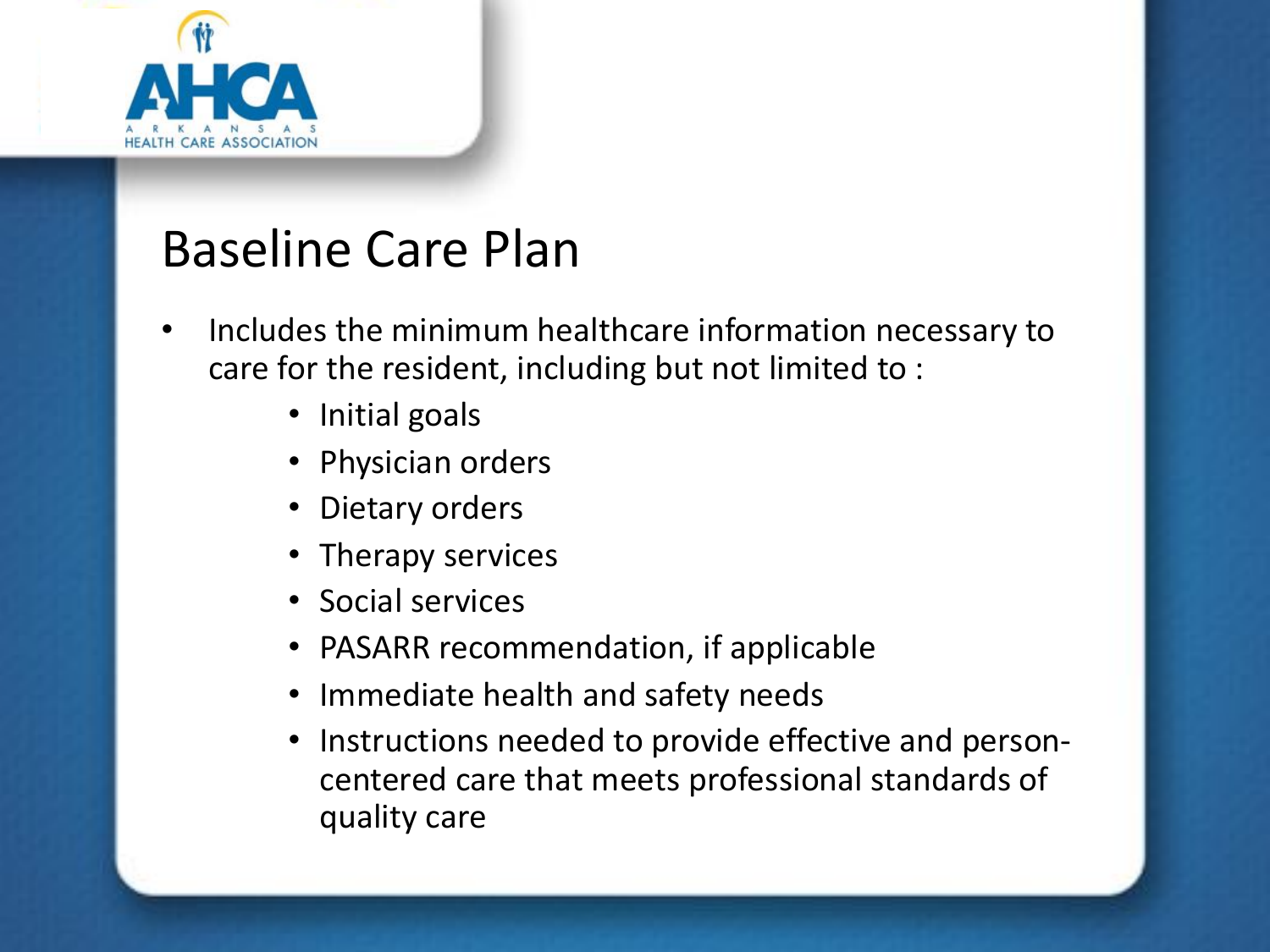

- The requirements:
	- Baseline Care Plan was revised and updated to meet resident's needs until comprehensive care plan was developed
	- If an injury or adverse event occurred prior to the development of comprehensive care plan the baseline care plan identified the risk for the injury or event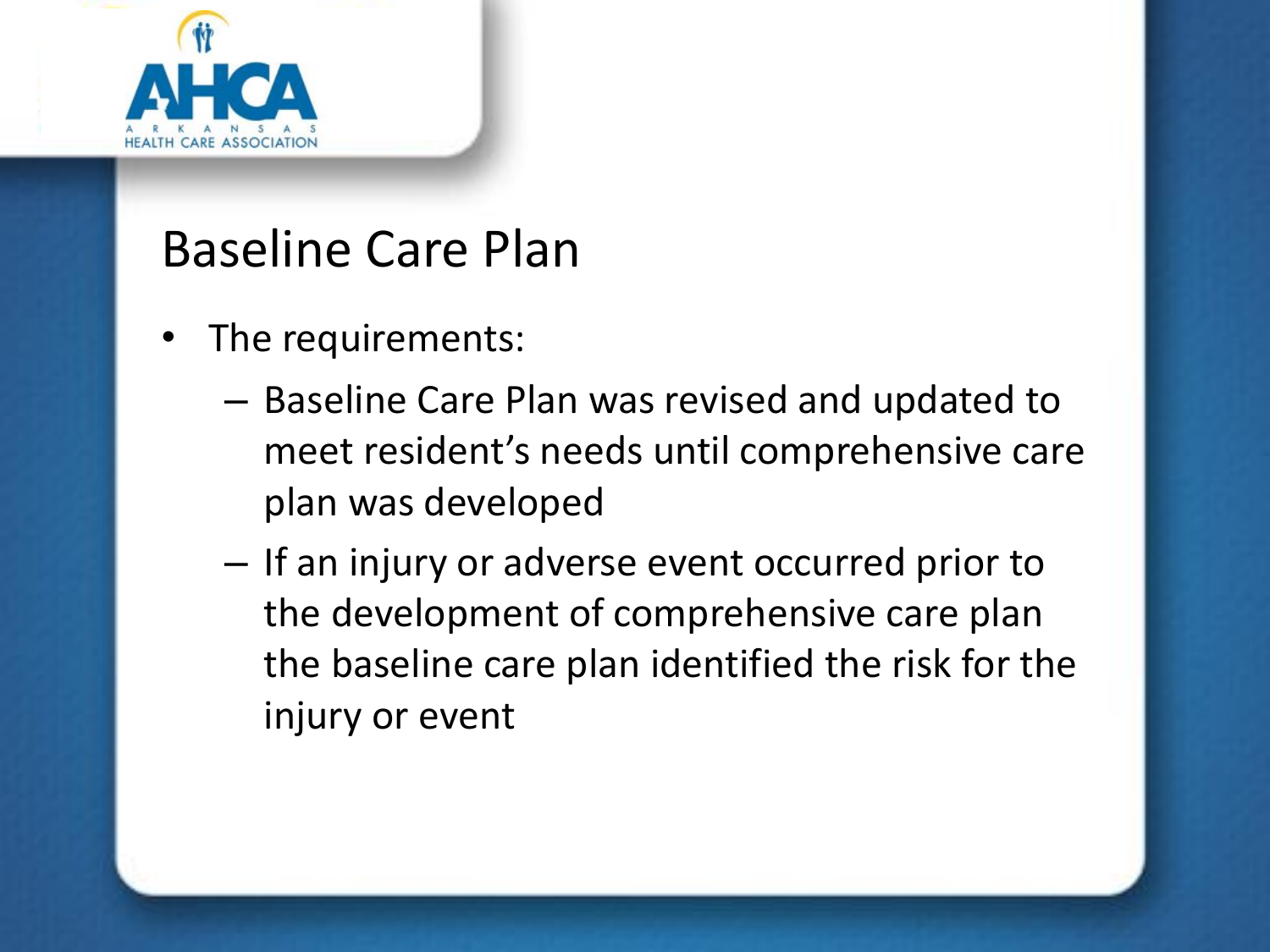

- A written baseline care plan summary was delivered to the resident that includes:
	- Initial goals
	- Summary of medications
	- Dietary instructions
	- List of treatments to be administered
	- Any updated information, based upon details form the admission comprehensive assessment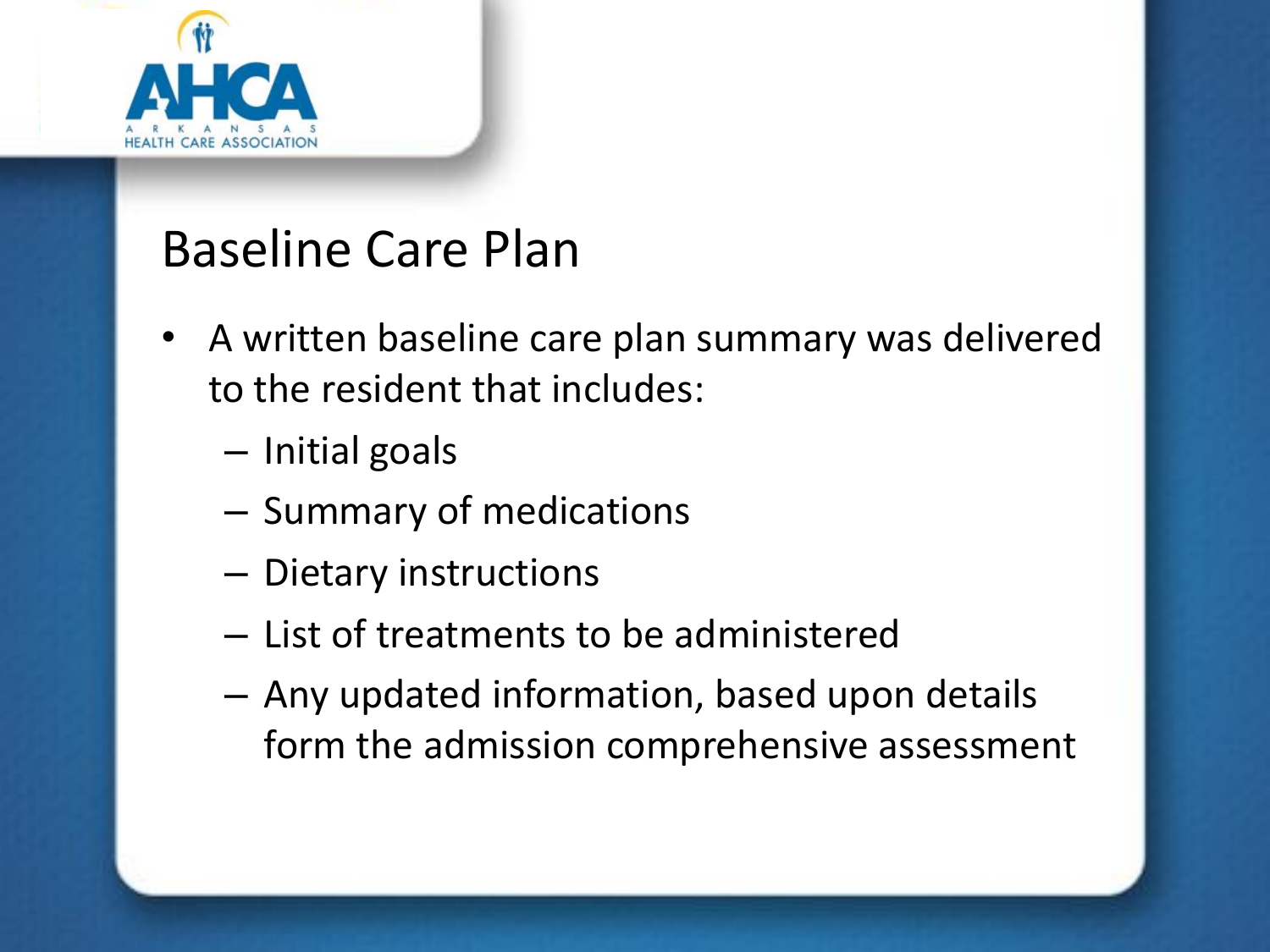

- The written baseline care plan summary was in a language that the resident and/or representative could understand
- If noteworthy change occurred after baseline care plan summary was given, but prior to completion of comprehensive care plan, the baseline care plan summary was updated with the changes and given to the resident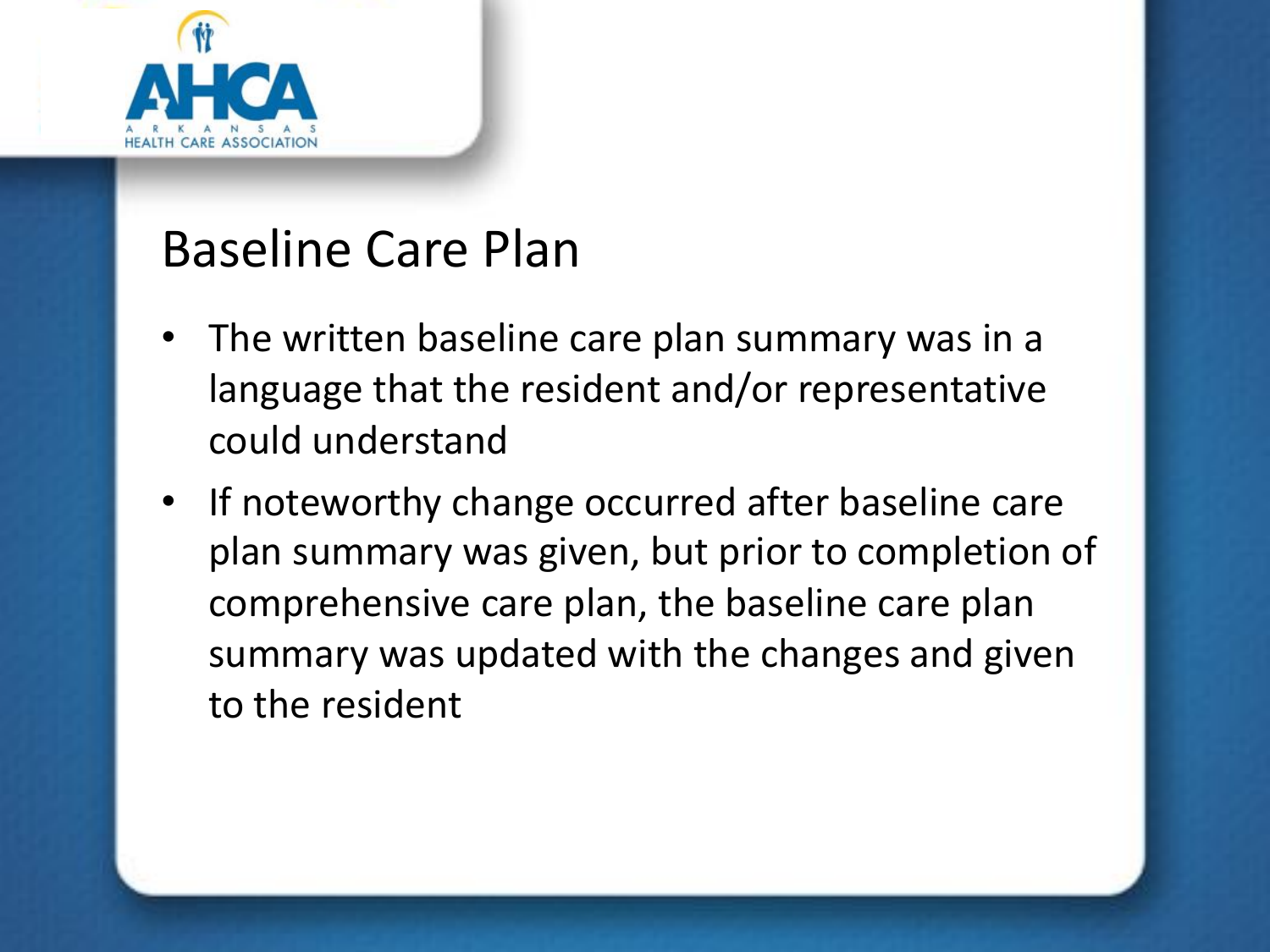

- The requirements:
	- The care plan is developed within 7 days after completion of comprehensive assessment
	- Evidence exists that the care plan was developed by IDT
		- Provider involvement (MD, APN)
		- RN responsible
		- CNAs and LPNs (floor staff)
		- **Dietary**
		- Other IDT (Social Services, Activities, Therapy)
		- Resident and/or Representative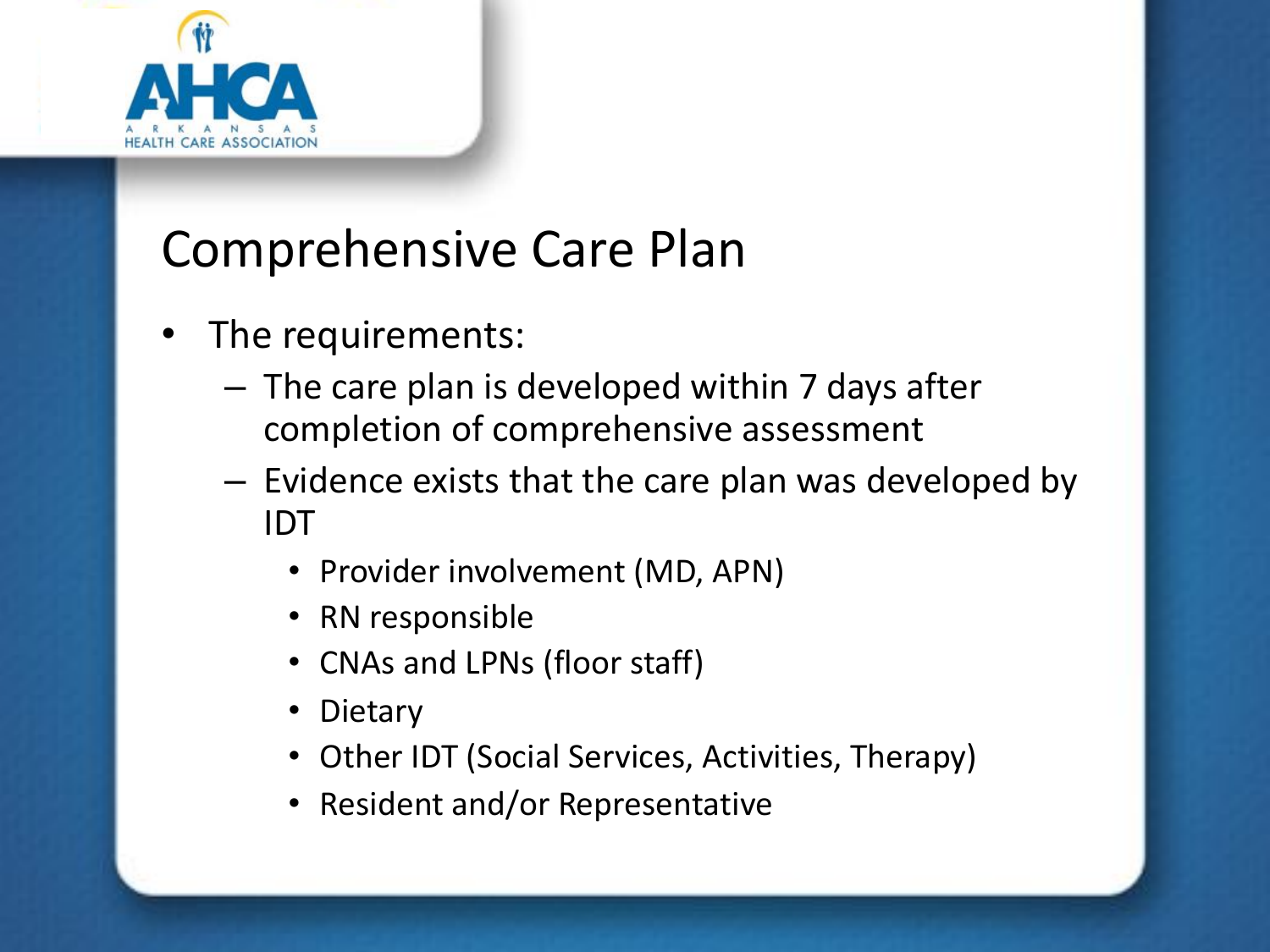

- Reviewed and revised after each comprehensive and quarterly assessment
- Triggered Care Area Assessments (CAAs) are addressed in care plan if decision is made to proceed to care plan
- If resident refuses services or treatment, evidence exists that risks were reviewed and alternative offered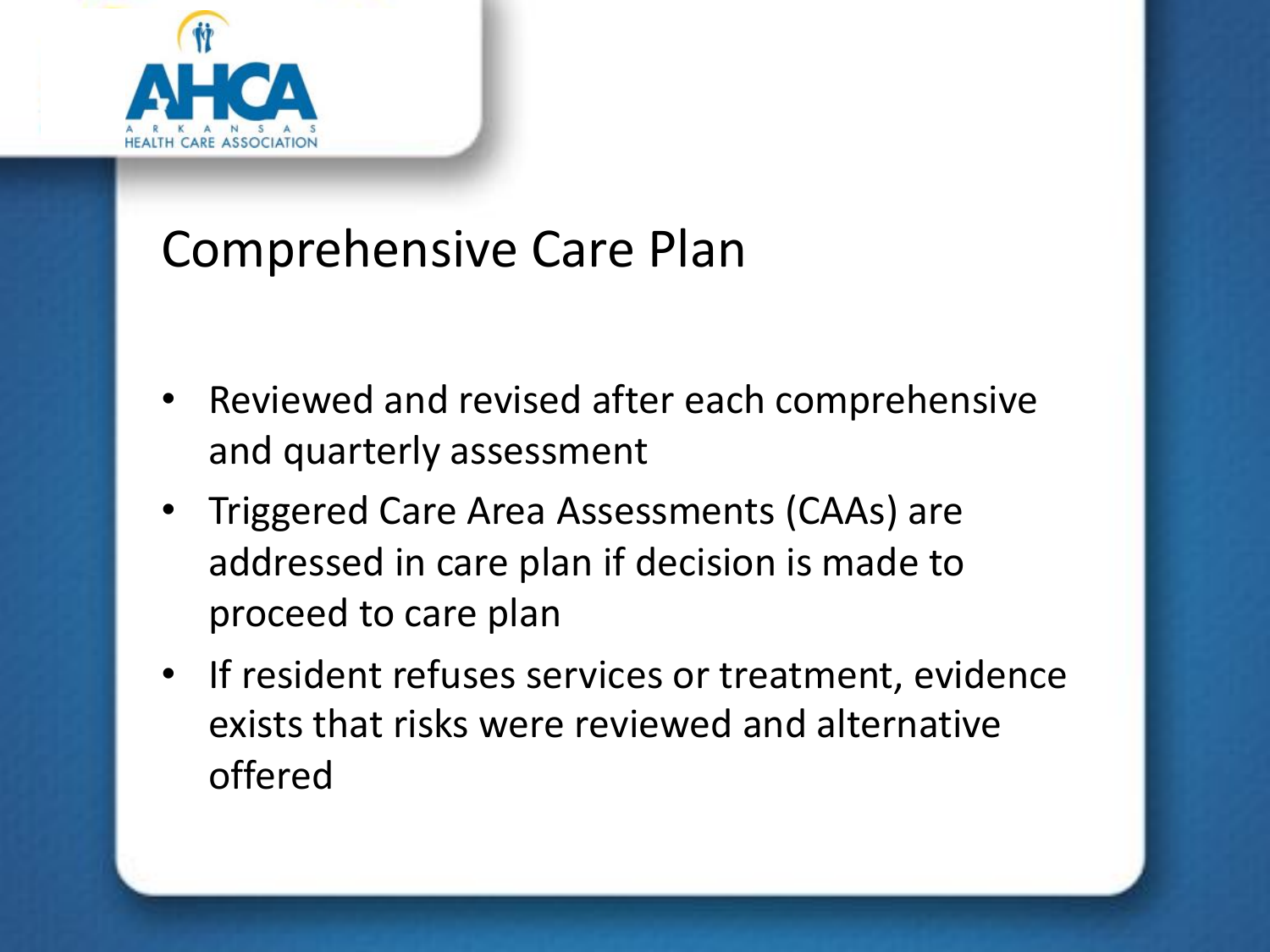

- Does the care plan include the resident's needs, strengths, goals, life history, and preferences?
- Each problem, need, and/or strength has a measurable goal that is consistent with resident's or representative's choices and preferences
- Each goal has a determined target date for achievement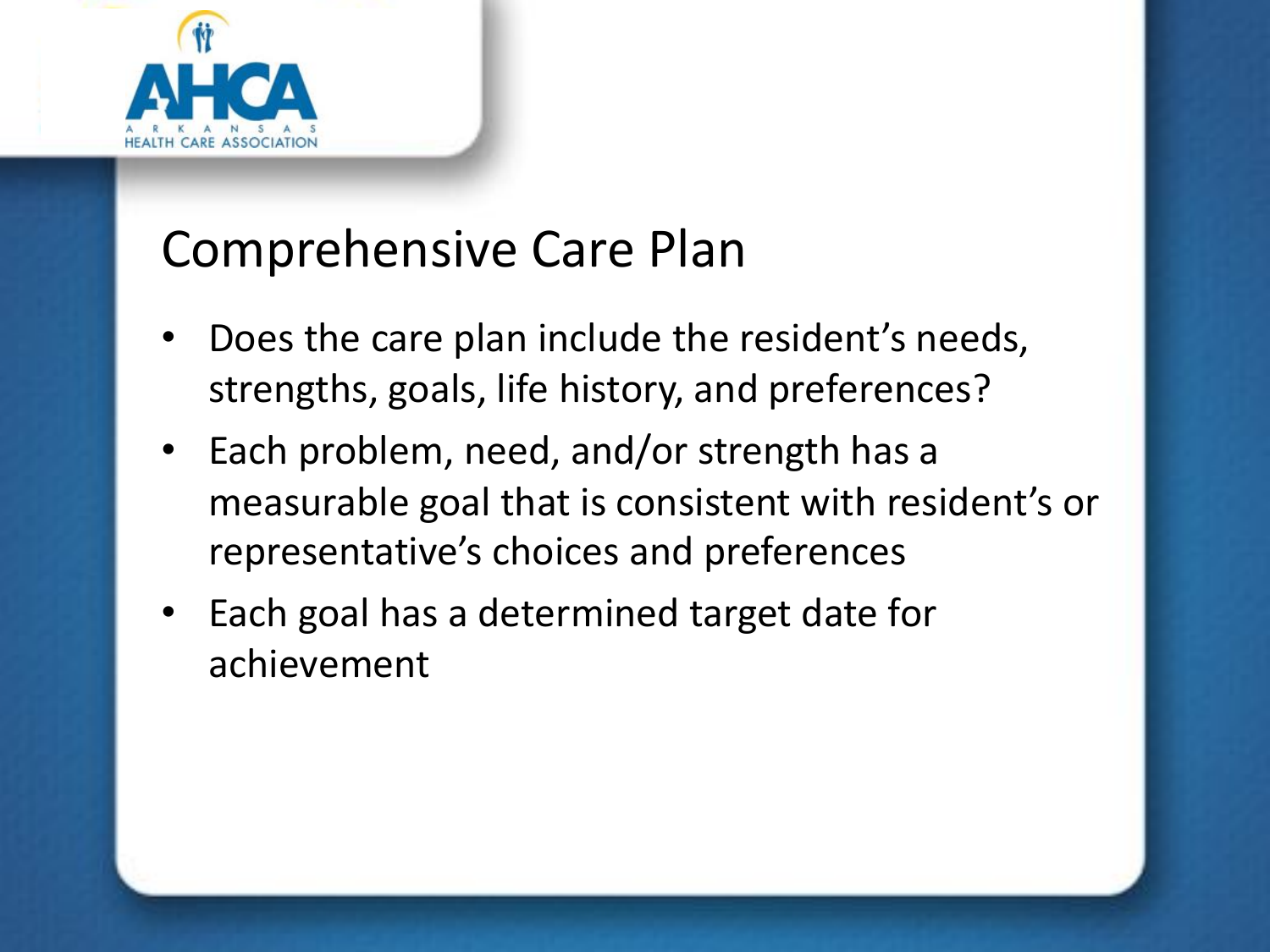

- The interventions or approaches are specific in helping resident achieve goal
- Care plan needs to stay current to assist in knowing resident's status
- Evidence exists that resident and/or representative are aware of care plan and goals
- Notes reflect resident's desire to participate in care planning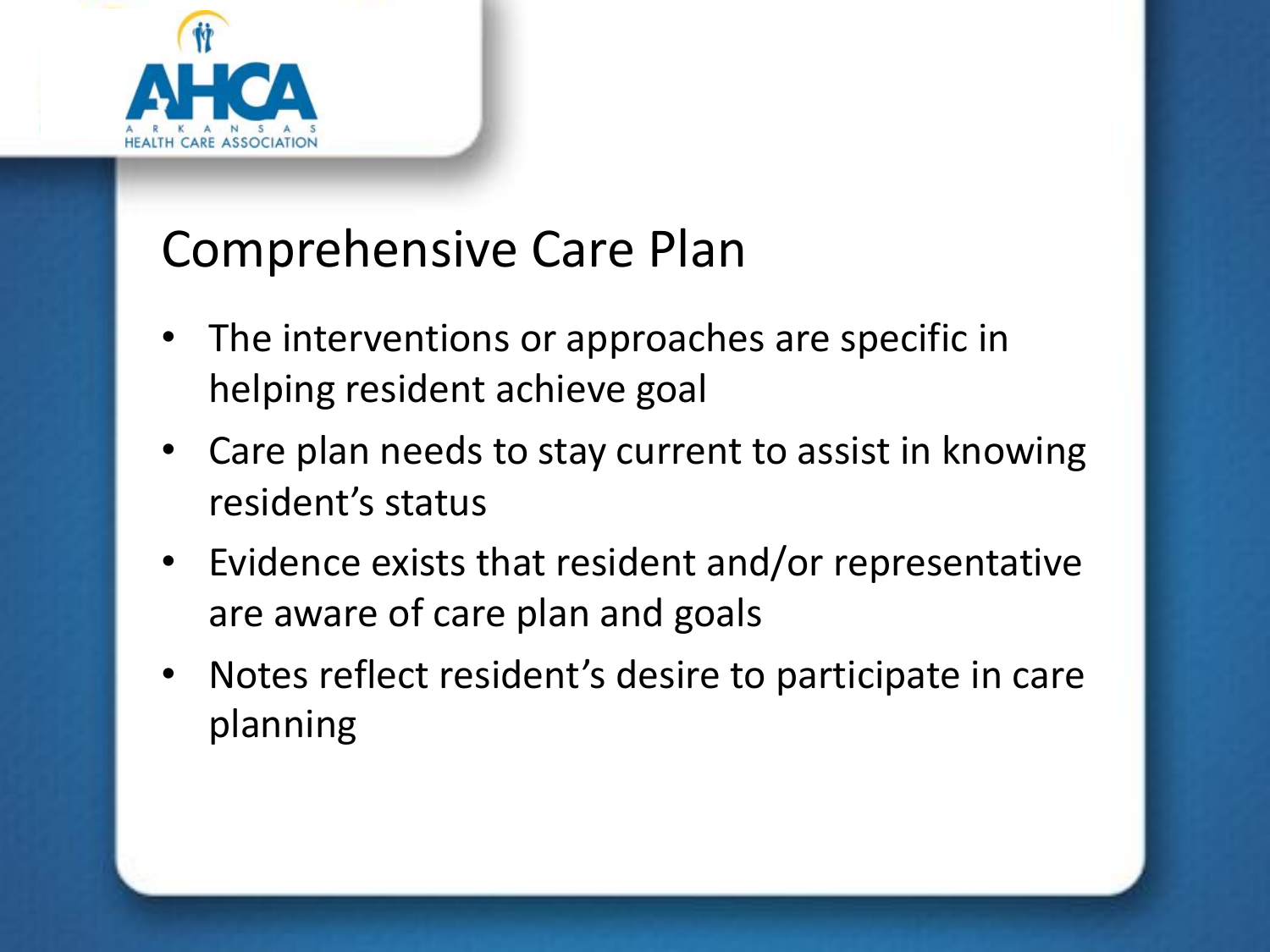

# Person-Centered Care Plan

- Exactly as it sounds
- Resident is in control
	- Their wants, desires, strengths, and goals
- No more can care plans
- Individualize each care plan to reflect the resident and their assessment
	- Approaches should be unique to their problems and identified strengths or goals
- Knowing your residents beyond the usual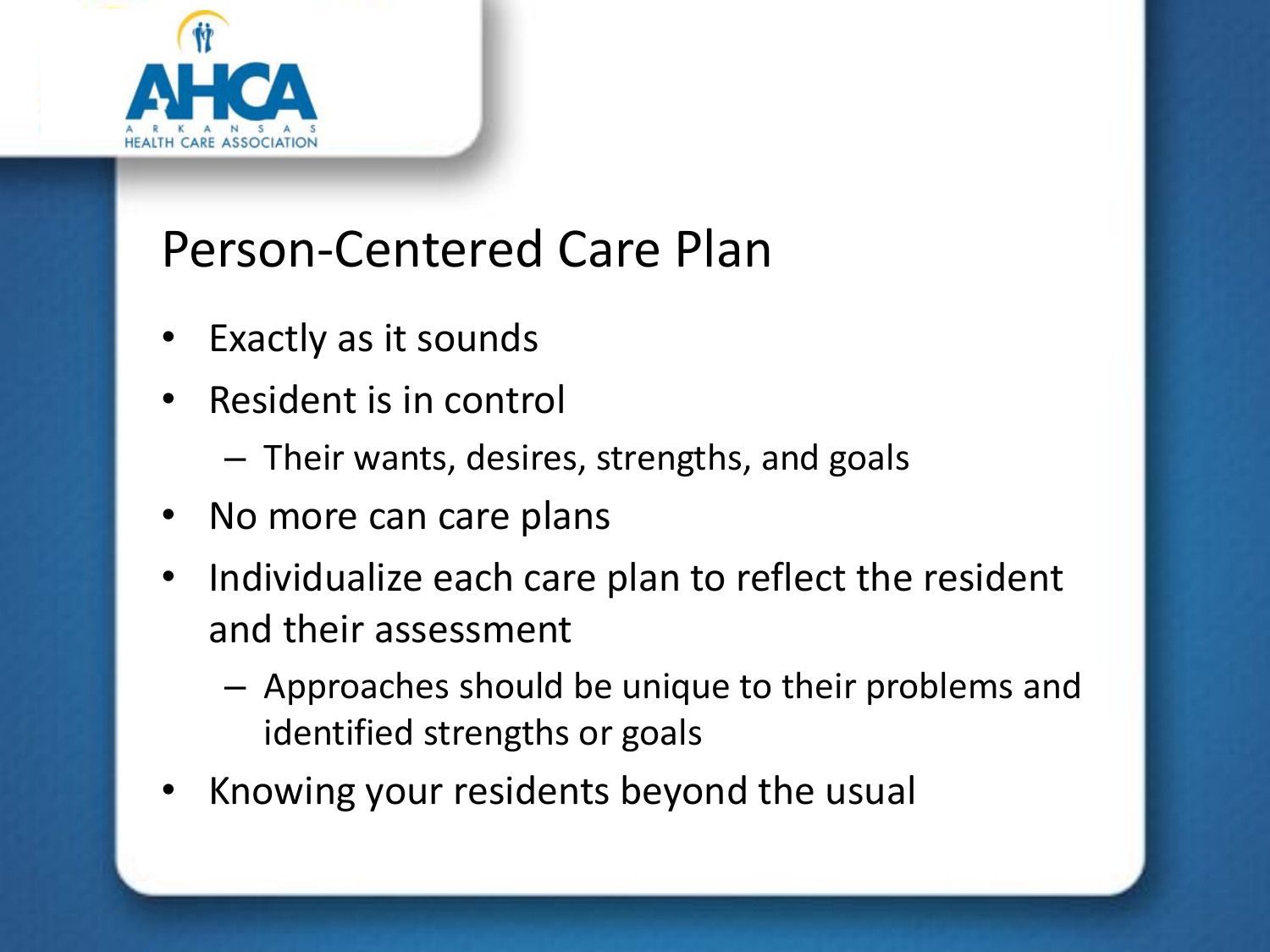

#### Resources

- The Well Being Model for Dementia Care
	- IPAGE (Getting to know your resident)
	- Domains of Well Being
- National Nursing Home Quality Improvement Campaign- Person-Centered Care
	- https://www.nhqualitycampaign.org/goalDetail.aspx? g=pcc
- AHRQ- Resident and Family Engagement